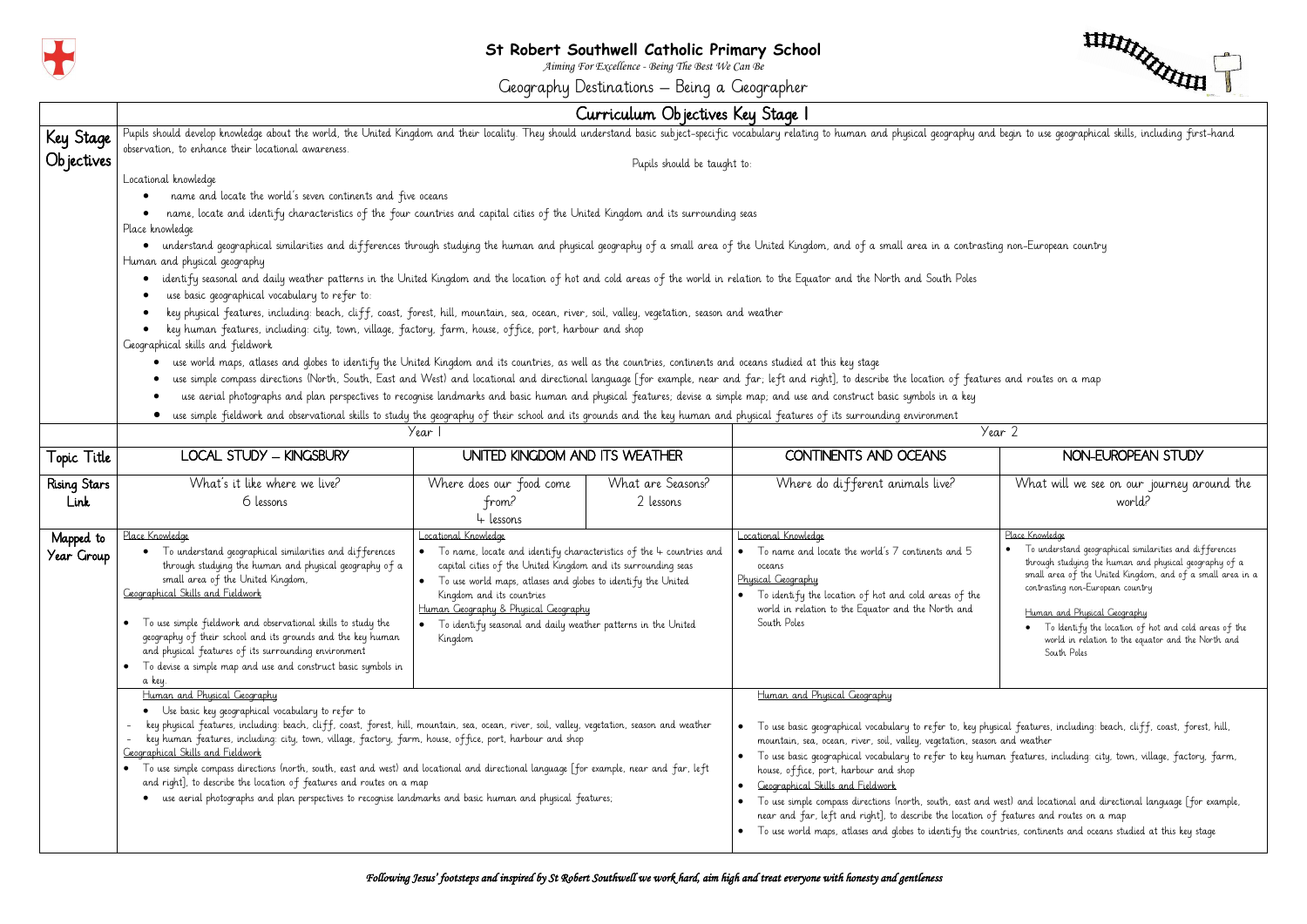

*Aiming For Excellence - Being The Best We Can Be*

Curriculum Objectives Lower Key Stage 2

| Whole Key            | Pupils should be taught to:                                                                                                                                                                                                                                                                                                                                                                                                                                                                                                     |                                                                                                                                                                                                          |                                                                                              |                                                                                                       |                                                     |  |  |  |  |
|----------------------|---------------------------------------------------------------------------------------------------------------------------------------------------------------------------------------------------------------------------------------------------------------------------------------------------------------------------------------------------------------------------------------------------------------------------------------------------------------------------------------------------------------------------------|----------------------------------------------------------------------------------------------------------------------------------------------------------------------------------------------------------|----------------------------------------------------------------------------------------------|-------------------------------------------------------------------------------------------------------|-----------------------------------------------------|--|--|--|--|
| Stage                | Locational knowledge                                                                                                                                                                                                                                                                                                                                                                                                                                                                                                            |                                                                                                                                                                                                          |                                                                                              |                                                                                                       |                                                     |  |  |  |  |
| Objectives           | • locate the world's countries, using maps to focus on Europe (including the location of Russia) and North and South America, concentrating on their environmental regions, key physical and human characteristics, countries,<br>• name and locate counties and cities of the United Kingdom, geographical regions and their identifying human and physical characteristics, key topographical features (including hills, mountains, coasts and rivers), and la<br>understand how some of these aspects have changed over time |                                                                                                                                                                                                          |                                                                                              |                                                                                                       |                                                     |  |  |  |  |
|                      | identify the position and significance of latitude, longitude, Equator, Northern Hemisphere, Southern Hemisphere, the Tropics of Cancer and Capricorn, Arctic and Antarctic Circle, the Prime/Greenwich Meridian and time zone<br>$\bullet$<br>and night)                                                                                                                                                                                                                                                                       |                                                                                                                                                                                                          |                                                                                              |                                                                                                       |                                                     |  |  |  |  |
|                      | Place knowledge                                                                                                                                                                                                                                                                                                                                                                                                                                                                                                                 |                                                                                                                                                                                                          |                                                                                              |                                                                                                       |                                                     |  |  |  |  |
|                      | understand geographical similarities and differences through the study of human and physical geography of a region of the United Kingdom, a region in a European country, and a region within North or South America<br>$\bullet$<br>Human and physical geography                                                                                                                                                                                                                                                               |                                                                                                                                                                                                          |                                                                                              |                                                                                                       |                                                     |  |  |  |  |
|                      | describe and understand key aspects of:<br>$\bullet$                                                                                                                                                                                                                                                                                                                                                                                                                                                                            |                                                                                                                                                                                                          |                                                                                              |                                                                                                       |                                                     |  |  |  |  |
|                      | physical geography, including: climate zones, biomes and vegetation belts, rivers, mountains, volcanoes and earthquakes, and the water cycle                                                                                                                                                                                                                                                                                                                                                                                    |                                                                                                                                                                                                          |                                                                                              |                                                                                                       |                                                     |  |  |  |  |
|                      | human geography, including: types of settlement and land use, economic activity including trade links, and the distribution of natural resources including energy, food, minerals and water<br>Geographical skills and fieldwork                                                                                                                                                                                                                                                                                                |                                                                                                                                                                                                          |                                                                                              |                                                                                                       |                                                     |  |  |  |  |
|                      |                                                                                                                                                                                                                                                                                                                                                                                                                                                                                                                                 | • use maps, atlases, globes and digital/computer mapping to locate countries and describe features studied                                                                                               |                                                                                              |                                                                                                       |                                                     |  |  |  |  |
|                      |                                                                                                                                                                                                                                                                                                                                                                                                                                                                                                                                 | • use the eight points of a compass, four and six-figure grid references, symbols and key (including the use of Ordnance Survey maps) to build their knowledge of the United Kingdom and the wider world |                                                                                              |                                                                                                       |                                                     |  |  |  |  |
|                      |                                                                                                                                                                                                                                                                                                                                                                                                                                                                                                                                 | • use fieldwork to observe, measure, record and present the human and physical features in the local area using a range of methods, including sketch maps, plans and graphs, and digital technologies.   |                                                                                              |                                                                                                       |                                                     |  |  |  |  |
|                      |                                                                                                                                                                                                                                                                                                                                                                                                                                                                                                                                 | Year 3                                                                                                                                                                                                   |                                                                                              | Year 4                                                                                                |                                                     |  |  |  |  |
| Topic Title          | <b>CLIMATES</b>                                                                                                                                                                                                                                                                                                                                                                                                                                                                                                                 | <b>COASTS</b>                                                                                                                                                                                            | <b>LOOKING AFTER OUR PLANET</b>                                                              |                                                                                                       | Rivers and Mountains                                |  |  |  |  |
| Rising Stars<br>link | ls climate cool?                                                                                                                                                                                                                                                                                                                                                                                                                                                                                                                | Do you like to be beside the seaside?                                                                                                                                                                    | Are we damaging our world?                                                                   | How does water go round<br>and round?                                                                 | Where should we go on<br>holiday?                   |  |  |  |  |
|                      |                                                                                                                                                                                                                                                                                                                                                                                                                                                                                                                                 |                                                                                                                                                                                                          |                                                                                              | 4 Lessons (Rivers)                                                                                    | 2 lessons (Mountains)                               |  |  |  |  |
| Mapped to            | Locational Knowledge                                                                                                                                                                                                                                                                                                                                                                                                                                                                                                            | Locational Knowledge                                                                                                                                                                                     | Human and Physical Geography                                                                 | Locational Knowledge                                                                                  |                                                     |  |  |  |  |
| Year Groups          | Locate the world's countries (via climate zones)                                                                                                                                                                                                                                                                                                                                                                                                                                                                                | • Name and locate the counties and cities of the United                                                                                                                                                  |                                                                                              | • Name and locate (some) counties and cities of the<br>United Kingdom, geographical regions and their |                                                     |  |  |  |  |
| $3$ and $4$          |                                                                                                                                                                                                                                                                                                                                                                                                                                                                                                                                 | Kingdom, geographical regions and their identifying                                                                                                                                                      | • human geography, including: types of settlement                                            |                                                                                                       |                                                     |  |  |  |  |
|                      | Human and Physical Geography                                                                                                                                                                                                                                                                                                                                                                                                                                                                                                    | human and physical characteristics, key topographical                                                                                                                                                    | and land use, economic activity including trade                                              |                                                                                                       | identifying human and physical characteristics, key |  |  |  |  |
|                      | Describe and understand key aspects of                                                                                                                                                                                                                                                                                                                                                                                                                                                                                          | features (including coasts and rivers)                                                                                                                                                                   | links, and the distribution of natural resources                                             |                                                                                                       | topographical features (including hills, mountains  |  |  |  |  |
|                      | climate zones, biomes and vegetation belts,<br>$\bullet$                                                                                                                                                                                                                                                                                                                                                                                                                                                                        | Place Knowledge                                                                                                                                                                                          | including energy, food, minerals and water                                                   | and rivers).                                                                                          |                                                     |  |  |  |  |
|                      |                                                                                                                                                                                                                                                                                                                                                                                                                                                                                                                                 | • Understand geographical similarities and differences                                                                                                                                                   |                                                                                              |                                                                                                       | Locate the world's countries using maps to focus on |  |  |  |  |
|                      |                                                                                                                                                                                                                                                                                                                                                                                                                                                                                                                                 | through the study of human and physical geography                                                                                                                                                        | Geographical Skills and Field Work                                                           |                                                                                                       | Europe concentrating on their environmental         |  |  |  |  |
|                      |                                                                                                                                                                                                                                                                                                                                                                                                                                                                                                                                 | of a region in a European country                                                                                                                                                                        | • use the eight points of a compass, symbols and key<br>(including ordnance survey maps)     | regions, key physical and human characteristics,<br>countries and ma jor cities                       |                                                     |  |  |  |  |
|                      |                                                                                                                                                                                                                                                                                                                                                                                                                                                                                                                                 | Human and Physical Geography                                                                                                                                                                             | use fieldwork to observe, measure, record and                                                | Place Knowledge                                                                                       |                                                     |  |  |  |  |
|                      |                                                                                                                                                                                                                                                                                                                                                                                                                                                                                                                                 | Describe and understand key aspects of:                                                                                                                                                                  | present the human and physical features in the                                               | • Understand geographical similarities and                                                            |                                                     |  |  |  |  |
|                      |                                                                                                                                                                                                                                                                                                                                                                                                                                                                                                                                 | • human geography, including: types of settlement and                                                                                                                                                    |                                                                                              |                                                                                                       | differences through the study of human and          |  |  |  |  |
|                      |                                                                                                                                                                                                                                                                                                                                                                                                                                                                                                                                 | land use, economic activity including trade links                                                                                                                                                        | local area using a range of methods, including<br>sketch maps, plans and graphs, and digital |                                                                                                       | physical geography of a region in a European        |  |  |  |  |
|                      |                                                                                                                                                                                                                                                                                                                                                                                                                                                                                                                                 |                                                                                                                                                                                                          |                                                                                              | country                                                                                               |                                                     |  |  |  |  |
|                      |                                                                                                                                                                                                                                                                                                                                                                                                                                                                                                                                 |                                                                                                                                                                                                          | technologies                                                                                 | Human and Physical Geography                                                                          |                                                     |  |  |  |  |
|                      |                                                                                                                                                                                                                                                                                                                                                                                                                                                                                                                                 |                                                                                                                                                                                                          |                                                                                              | Describe and understand key aspects of:                                                               |                                                     |  |  |  |  |
|                      |                                                                                                                                                                                                                                                                                                                                                                                                                                                                                                                                 |                                                                                                                                                                                                          |                                                                                              | • rivers, mountains and the water cycle                                                               |                                                     |  |  |  |  |
|                      | Geographical Skills and Fieldwork<br>Geographical Skills and Field Work                                                                                                                                                                                                                                                                                                                                                                                                                                                         |                                                                                                                                                                                                          |                                                                                              |                                                                                                       |                                                     |  |  |  |  |
|                      | use maps, atlases, globes and digital/computer mapping to locate countries and describe features studied<br>• use maps, atlases, globes<br>$\bullet$                                                                                                                                                                                                                                                                                                                                                                            |                                                                                                                                                                                                          |                                                                                              |                                                                                                       |                                                     |  |  |  |  |
|                      |                                                                                                                                                                                                                                                                                                                                                                                                                                                                                                                                 |                                                                                                                                                                                                          |                                                                                              |                                                                                                       |                                                     |  |  |  |  |
|                      |                                                                                                                                                                                                                                                                                                                                                                                                                                                                                                                                 |                                                                                                                                                                                                          |                                                                                              |                                                                                                       |                                                     |  |  |  |  |